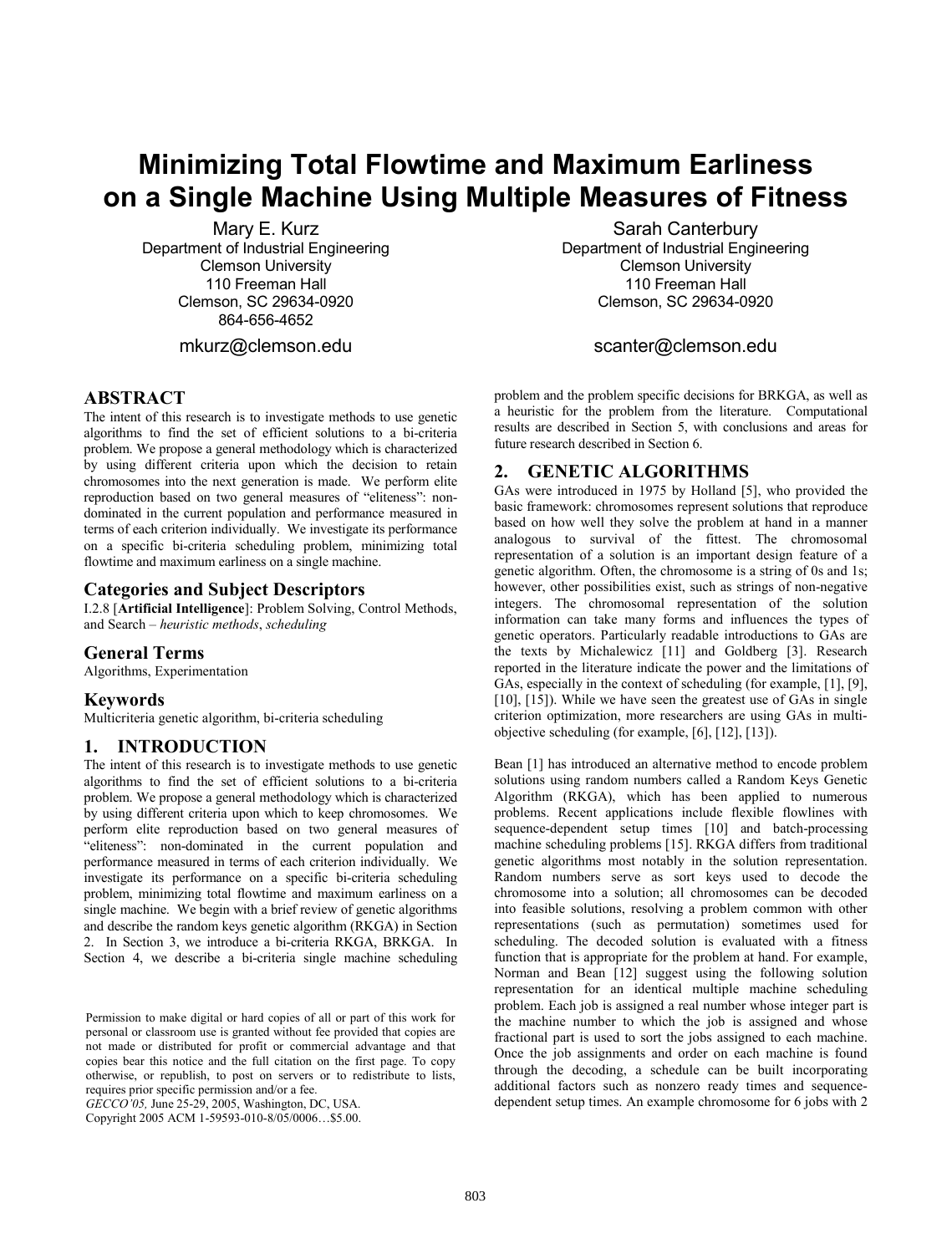machines is shown in Figure 1. Decoding this chromosome indicates that jobs 2 and 4 will be processed by the first machine and jobs 1, 3, 5, and 6 will be processed by the second machine. Jobs 2 and 4 are assigned to the same machine in that order since 0.12 is less than 0.57. The order for machine 2 is found in a similar manner. The sequence is shown in Figure 2.

| Job                                        |                                   |     |      |      |      |      |
|--------------------------------------------|-----------------------------------|-----|------|------|------|------|
| Gene                                       | 2.86                              | 112 | 2.34 | 1.57 | 2.78 | 2.23 |
|                                            | Figure 1: RKGA Chromosome Example |     |      |      |      |      |
|                                            |                                   |     |      |      |      |      |
|                                            | <b>Machine 1</b>                  |     |      |      |      |      |
|                                            | <b>Machine 2</b>                  |     |      |      |      |      |
| Figure 2: RKGA Chromosome Sequence Example |                                   |     |      |      |      |      |

The genetic operators and related parameters used in Bean [1] are summarized in the following. The initial population is generated randomly. An elitist strategy is used for reproduction. Each chromosome is decoded and the resulting solution is evaluated for the performance measure. The 20% "best" chromosomes are automatically copied to the next generation. Parametrized uniform crossover is used to select the next 79% chromosomes in the next generation. For each chromosome in the next generation, the following is performed. Two chromosomes in the current generation are selected at random. For each gene, a random number is generated. If the value is less than 0.7, the value from the "first" chromosome is copied to the new chromosome, otherwise the value from the "second" chromosome is selected. Figure 3 illustrates the crossover method.

| Chromosome 1                                               | 23   |      |      | 89   |  |
|------------------------------------------------------------|------|------|------|------|--|
| Chromosome 2                                               | 15   | 45   | 85   |      |  |
| Crossover Random<br>Number                                 | 0.45 | 0.23 | 0.68 | 0.75 |  |
| New Chromosome                                             | 23   | 03   | 45   |      |  |
| igure <sup>2</sup> Evample of perametric uniform crossover |      |      |      |      |  |

Figure 3: Example of parametric uniform crossover

The remaining 1% of the next generation is filled through "immigration", in which new chromosomes are randomly generated. The above procedures are repeated until 100 iterations have been performed without finding an improved schedule. The values reported here were selected empirically for the particular problem at hand.

The concept of *efficient solutions* is used to identify solutions that may be desirable to a decision maker. A solution  $\sigma$  is weakly efficient (with respect to the criteria of interest, here called  $z<sub>1</sub>$  and  $z_2$ , which are to be minimized) if there is no other solution  $\sigma'$ such that  $z_1(\sigma) < z_1(\sigma')$  and  $z_2(\sigma) < z_2(\sigma')$ . A solution  $\sigma$ is efficient if it is weakly efficient and at least one of the previous relations holds as a strict inequality. We then say that solution  $\sigma'$ dominates solution  $\sigma$ . These definitions are easily extendable to the multi-criteria case. The use of GAs in finding the set of efficient solutions seems especially desirable because GAs evolve sets of solutions and multi-criteria problem solvers may want the

entire set of efficient solutions. Since it is not guaranteed that any heuristic will find optimal solutions to NP-hard single criterion optimization problems, GAs can only find *approximately efficient solutions* (AES) to multi-criteria optimization problems (this terminology is used in [7]).

T'Kindt and Billaut [14] provide a survey of multicriteria scheduling problems, organized by the complexity of the problem, if known. Since the survey is organized in this way, it is hard to see easily for which problems genetic algorithms or other specific techniques have been attempted. Coello Coello and Mariano Romero [2] provide a survey of evolutionary algorithms used in multicriteria optimization, with analysis and identification of future directions. Through these surveys and the literature citing RKGA, we see that Bean's RKGA has not been previously applied to bi-criteria scheduling problems. We select the RKGA type of encoding due to the fact that it always decodes into a feasible sequence.

### **3. BICRITERIA RKGA (BRKGA)**

This work primarily is concerned with the adaptation of RKGA to a bi-criteria application. The general procedure is outlined below and strongly resembles the basic RKGA methodology. In the interest of space, we focus our attention on those steps that differ from RKGA, namely steps 1, 4, 5, 6 and 7, and discuss these elements in detail below.

- 1. Determine an upper bound for the number of efficient solutions to the problem, if possible.
- 2. Initialize the population.
- 3. Evaluate the chromosomes in the population. Store the values of each criterion separately.
- Determine which chromosomes represent potential efficient solutions. Call them the AES chromosomes.
- 5. Perform multi-criteria elite reproduction.
- 6. Perform parametric uniform crossover.
- 7. Perform immigration.
- 8. Evaluate the chromosomes in the population.
- 9. Find the AES chromosomes.
- 10. If the stopping conditions have been met, STOP. Otherwise, go to step 5.

# **3.1 Maximum Number of Efficient Solutions**

As our overall intent is to identify the set of efficient solutions, we should ensure that the population is large enough to hold the entire set. If the objectives can be optimized individually and the data is integer-valued, we can deduce that the set of efficient solutions will have no more elements than one per integer point between and including the extreme values of the individual objective functions.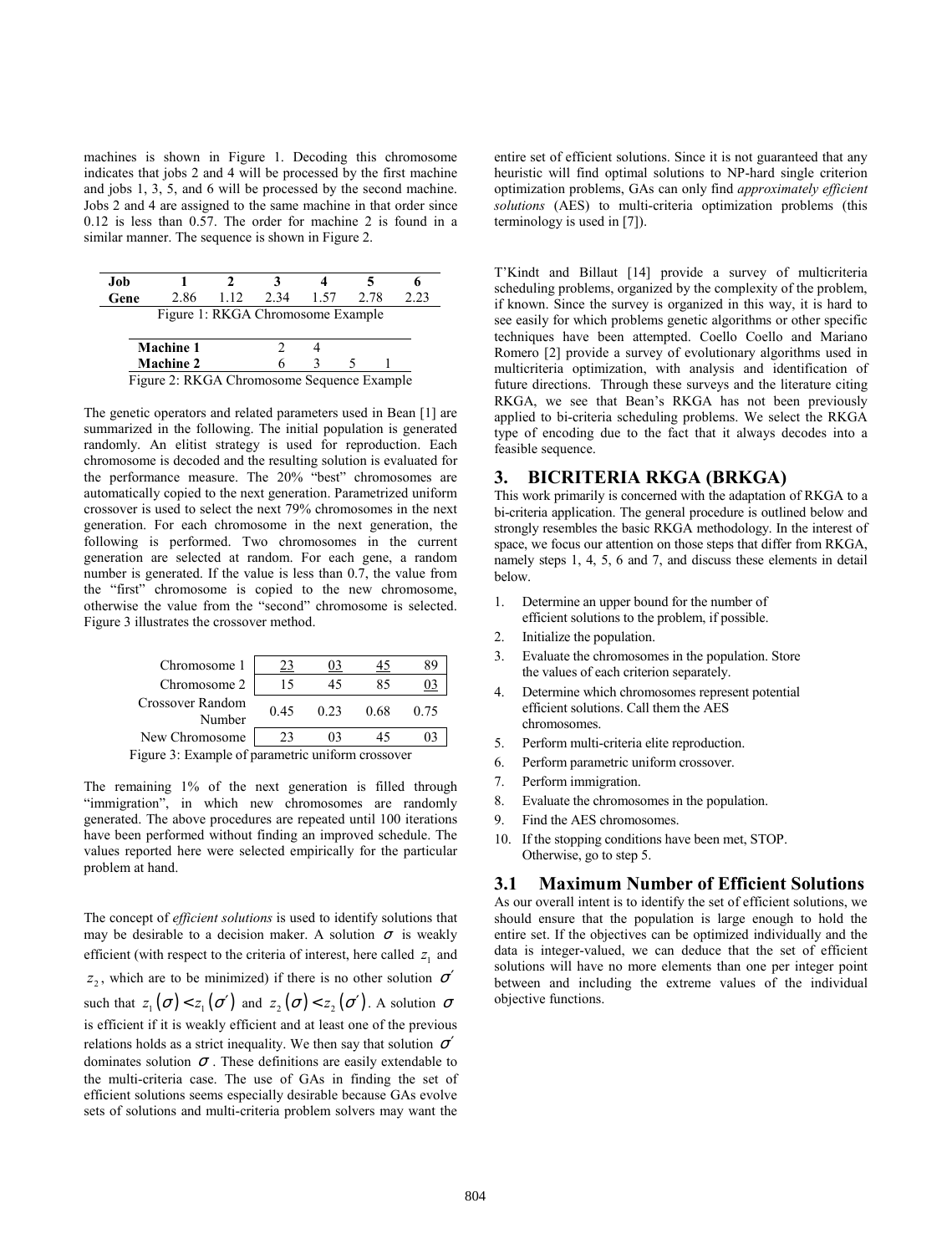# **3.2 Identifying Approximately Efficient Solutions**

Because we are using a genetic algorithm, we cannot be sure that a solution is truly an efficient solution. However, we can determine if some solution in the current population is dominated by other solutions. If a solution in the current population is not strictly dominated by any other solution in the current population, we will mark it as an approximately efficient solution (AES).

### **3.3 Multi-Criteria Elite Reproduction**

We propose using two types of reproduction operations to perform multi-criteria elite reproduction. This is the primary contribution of this methodology. The first retains all of the AES chromosomes for the next population. In this way, BRKGA can always keep the most efficient chromosomes seen so far. The second type will be traditional elite reproduction with respect to each of the criteria, considering only the chromosomes that have not already been selected for reproduction because of their AES status. We refer to the maximum number of chromosomes kept from each of these traditional elite reproductions as Zi\_MAX\_KEPT, replacing "Zi" by the criteria of interest later. This reproduction operator is inspired by the idea of *population isolation* [4], where two groups of organisms are unable to mate because they are separated by some physical distance or barrier. In BRKGA, the chromosomes were chosen to survive to the next generation purely based on a one dimensional measure of their worth so in some ways, we performed *criterion* isolation.

### **3.4 Parametric Uniform Crossover**

The parametric uniform crossover operator described above will be used. However, the maximum number of chromosomes for the new generation created using crossover will be set at MAX CROSS. If many solutions were kept in the AES reproduction step, less than MAX\_CROSS new chromosomes may be created, in order that the new population has at most POP\_SIZE members.

# **3.5 Immigration**

If less than POP SIZE members are in the new population following the parametric uniform crossover step, the remaining members of the new generation will be formed through immigration. Immigration may not be performed in every iteration of BRKGA.

# **4. A BI-CRITERIA SCHEDULING PROBLEM**

This work addresses scheduling *n* jobs on a single machine to minimize total flowtime and maximum earliness. The following data are required as input:

 $p_i$  = processing time of job *i*, *i*=1, …, *n* 

$$
d_i =
$$
due date of job *i*, *i*=1, ..., *n*

The jobs are assumed to all be available at time 0 and all data is integer. The work considered here does not allow idle time to be inserted between jobs, so a single permutation of the *n* jobs is sufficient to completely compute a schedule. Let  $\sigma$  denote a sequence of the *n* jobs. The completion time of job *i* in sequence  $\sigma$ ,  $C_i(\sigma)$ , is the sum of its processing time as well as the processing times of all the jobs scheduled before it. The following values can be computed:

$$
F(\sigma) = \text{total flow time of all jobs in sequence } \sigma ;
$$
  
\n
$$
F(\sigma) = \sum_{i=1,\dots,n} C_i(\sigma)
$$
  
\n
$$
E_i(\sigma) = \text{earliness of job } i, i=1,\dots,n \text{ in sequence } \sigma ;
$$
  
\n
$$
E_i(\sigma) = \max(0, d_i - C_i(\sigma))
$$
  
\n
$$
E_{\text{max}}(\sigma) = \text{maximum earliness of all jobs in sequence}
$$
  
\n
$$
\sigma : E_{\text{max}}(\sigma) = \max_{i=1,\dots,n} \{E_i(\sigma)\}
$$

Minimizing the total flowtime subject to an upper bound on the maximum earliness (taking the epsilon-constraint approach) is strongly NP-hard [7]. As genetic algorithms have proved to be an effective method of finding good solutions to single criterion optimization problems, we propose the use of genetic algorithms in finding the set of efficient sequences. It is not guaranteed, however, that genetic algorithms will find the optimal solutions to single criterion optimization problems. For this reason, the proposed method can only find *approximately efficient sequences*.

In this section, several previously known results, to which reference will be made, are presented. Several papers have been published addressing this particular single machine bicriteria scheduling problem. This brief review only considers that work which most directly relates to this paper. First, it is well known that ordering jobs in non-decreasing order of processing times (SPT) is optimal for minimizing total flowtime on a single machine. [6], [7] and [8] consider minimizing both total flowtime and maximum earliness on a single machine. Koksalan *et al* [7] develop a heuristic to generate all approximately efficient sequences, based on the epsilon-constraint version of the problem (finding good flowtime solutions for a given maximum earliness value). They also

- Report that ordering jobs in non-decreasing order of slack times (MST) is optimal for minimizing the maximum earliness on a single machine with no inserted idle time. The slack time of job *i* is  $d_i - p_i$ .
- Prove that if  $p_i < p_k$  and  $d_i p_i \leq d_k p_k$ , then job *i* precedes job *k* in every efficient sequence.
- Give an upper bound on the number of efficient sequences.

Koksolan [8] locates some pre-defined number of non-dominated sequences using the heuristic in [7] as a sub-procedure. Karasakal and Koksalan [6] use simulated annealing to find the "best" total flowtime for a given maximum earliness value.

We note that the approaches of [6], [7] and [8] differ from that presented here in at least two ways. First, [6], [7] both solve epsilon constraint versions of the problem. Two extreme values for the maximum earliness are used to generate a list of all possible values for maximum earliness in the set of efficient solutions. Then, the heuristic or simulating annealing approach is used to find the "best" value of the total flowtime possible with each potential maximum earliness value. This is possible because there are known optimal sequences for each of the criteria considered individually. This approach may not extend to the case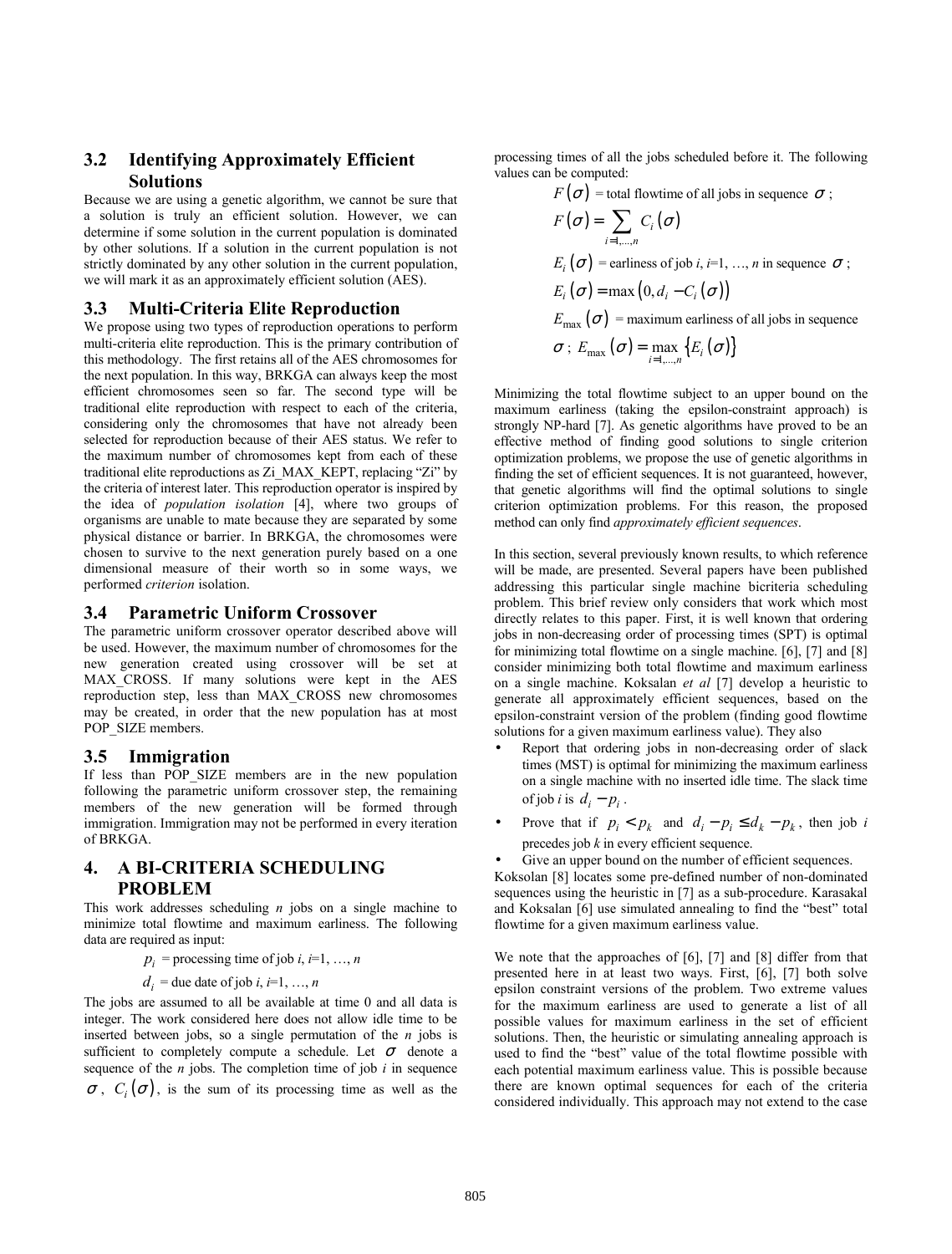where neither criteria can be easily optimized when considered alone. [8] can only identify at most the preselected number of efficient sequences. We evaluate BRKGA in comparison to the heuristic approach proposed in [7].

# **4.1 Problem Specific Implementation Decisions**

In this section we describe the problem specific decisions, such as how solutions are represented, how the maximum number of efficient solutions possible can be known for this problem, and stopping criteria.

### *4.1.1 Solution Representation, Decoding and Evaluation*

As we are considering a single machine environment, it is sufficient to only use the random keys portion for sorting. We will use one integer for each job, which will be sorted in increasing order. Figure 4 illustrates a chromosome for a five job example and the resulting job order.



Once the chromosome has been decoded, a job order results. This job order is then used to calculate the total flowtime and maximum earliness that results from the schedule. Recall that Koksalan *et al* [7] show that if  $p_i < p_k$  and  $d_i - p_i \leq d_k - p_k$ , then job *i* precedes job *k* in every efficient sequence. This rule is applied to every job order as it is evaluated; the resulting interchanges are also applied to the chromosome that generated the job order. In this way, we utilize the problem specific information.

### *4.1.2 Maximum Number of Efficient Solutions*

In this test application, either criterion can be optimized individually with simple rules; SPT (shortest processing time) for the total flowtime and MST (minimum slack time) for the maximum earliness, as described earlier. Koksalan *et al* [7] state that the maximum number of efficient solutions is bounded by the minimum of two values. Let *Emax*(*MST*) be the (optimal) maximum earliness found by utilizing the MST sequence and *Emax*(*SPT*) be the maximum earliness found by utilizing the SPT sequence *and* breaking ties in processing times with the MST rule. Also, let *F*(*SPT*) be the total flowtime found utilizing the SPT sequence. They note that an efficient sequence with the maximum total flowtime value  $F(P)$  can be found by solving the problem  $P$ : minimize the total flowtime subject to the constraint that the maximum earliness is exactly *Emax*(*MST*). Despite the fact that this problem cannot be solved easily because it is NP-hard, we do know that the number of efficient sequences is no more than  $min\{F(P) - F(SPT) + 1, Emax(SPT) - Emax(MST) + 1\}$ .

Because the range of flowtime values is much larger than the range of maximum earliness values, we will use MAX ES=  $Emax(SPT) - Emax(MST) + 1$  as the maximum number of efficient sequences.

# *4.1.3 Population Initialization*

The initial population is generated randomly. The population size will be constant after every generation has been created and will be called POP\_SIZE. In the case that MAX\_ES>POP\_SIZE (meaning that the population may not be able to hold one AES per potential efficient solution), we will use POP\_SIZE =  $2*MAX$  ES.

### *4.1.4 Reproduction*

We propose using three reproduction operations. The first retains all of the AES chromosomes for the next population. In this way, BRKGA can always keep the most efficient chromosomes seen so far. The other reproduction operations will be traditional elite reproduction with respect to each of the criteria, considering only the chromosomes that have not already been selected for reproduction because of their AES status. We will set the maximum number of chromosomes kept from each of these traditional elite reproductions at FT\_MAX\_KEPT and EMAX\_MAX\_KEPT.

### *4.1.5 Stopping Criteria*

The stopping criteria were selected to be evaluating a maximum number of chromosomes MAX\_EVAL or the number of AES's equals MAX\_ES. The maximum number of chromosome evaluations is a common stopping criteria; the variation seen in different GA runs which use this stopping criteria can be used to evaluate whether the GA appears to be run long enough or not. The second criteria was decided upon in the faint hope that many, many AES's would be generated. While the first type of reproduction keeps all AES's in the current population, the number of AES's may not increase monotonically through the run of BRKGA. Since MAX\_ES is an upper bound on the number of true efficient solutions, it doesn't seem unreasonable that finding that many AESs would indicate that BRKGA had done a good job.

# **4.2 Heuristic by Koksalan, Azizoglu and Kondacki**

In [7] (pg. 194), a heuristic is given to "generate all approximately efficient sequences" for the problem to minimize the flowtime and maximum earliness on a single machine. We call this procedure "KAK" and repeat the steps here for the convenience of the reader.

- 1. Calculate *Emax*(*MST*), *Emax*(*SPT*) and let *k*=1. If  $Emax(MST) = Emax(SPT)$ , stop. Otherwise, let  $E =$ *Emax*(*SPT*) – 1.
- 2. Find an AES to the problem P: Min  $F$  subject to  $Emax \leq E$ using the following rule:

For  $t = 1$  to *n*, Let  $S_t$  be the set of jobs whose earliness

- values do not exceed  $E$  when assigned to position  $t$  given the set of jobs assigned to the first *t*-1 positions. Let  $i^* = \arg \min \{ p_i : i \in S_t \}$ , breaking ties according to the
- MST rule. Assign *i*\* to position *t*.

Let  $k = k + 1$  and *Emax*<sup>\*</sup> be the maximum earliness of the sequence found. If *Emax*\* = *Emax*(*MST*), stop. "All distinct AESs are generated"; there are *k* of these. Otherwise, go to Step 3.

3. Let  $E = Emax^* - 1$  and go to Step 2.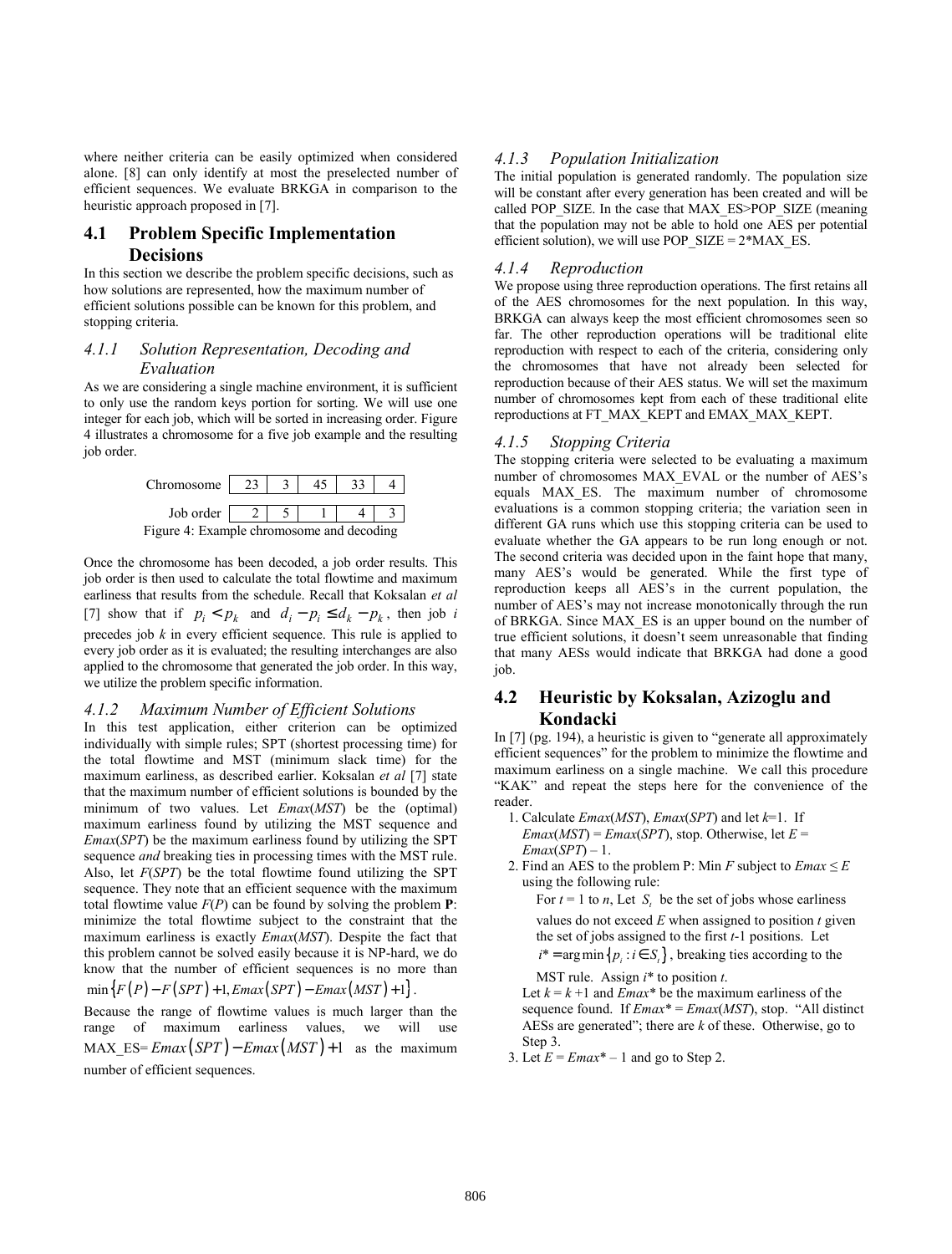# **5. COMPUTATIONAL EXPERIENCE**

In order to investigate the proposed BRKGA, a small set of experiments was undertaken. The data generated has the same characteristics as that in [7]. Processing times have either low or high variability: times are taken from a discrete uniform distribution [1,10] for the low processing time files and from a discrete uniform distribution [1,30] for the high processing time files. Due dates are generated after the processing times are generated from a discrete uniform distribution  $\left| \left( 1 - \tau - R_2 \right) \sum p_i, \left( 1 - \tau + R_2 \right) \sum p_i \right|$  where  $\tau$  (controlling tardiness) and  $R$  (controlling the due date range) take on different values, as shown in Table 1. 10 problem instances with 50, 100,

**Table 1: Problem set definitions** 

150 and 200 jobs each are generated, resulting in 400 problem

instances total.

| <b>Problem set</b> | $\tau$ | ĸ    |
|--------------------|--------|------|
|                    | 0.20   | 0.60 |
| Н                  | 0.20   | 1.00 |
| Ш                  | 0.50   | 0.60 |
| IV                 | 0.50   | 1.00 |
|                    | 0.65   | 0.20 |

All algorithms were implemented in C, compiled with Microsoft Visual C++ and run on a PC with a Pentium IV 2.8 GHz processor with 512 MB of RAM. KAK was run once per problem, as it is a deterministic algorithm. BRKGA was run on each problem five times with different random number seeds, with the parameter values shown in Table 2. We also ran BRKGA once with a much higher number of evaluations allowed – ten times MAX\_EVAL chromosome evaluations were allowed. The total running time for one run of the 400 files was over 52 hours, but we provide the results of this single run for comparison purposes. We refer to the BRKGA results with the lower number of maximum evaluations as "Short BRKGA" and the BRKGA results with the higher number of maximum evaluations as "Long BRKGA".

| <b>Table 2: BRKGA settings</b> |                      |  |  |  |
|--------------------------------|----------------------|--|--|--|
| POP SIZE                       | $Min(400, 2*MAX$ ES) |  |  |  |
| FT MAX KEPT                    | $0.10 * POP SIZE$    |  |  |  |
| <b>EMAX MAX KEPT</b>           | $0.10 * POP SIZE$    |  |  |  |
| <b>MAX CROSS</b>               | $0.70 * POP$ SIZE    |  |  |  |
| <b>MAX EVAL (short)</b>        | 500 * POP SIZE       |  |  |  |
| <b>MAX EVAL (long)</b>         | 10 * 500 * POP SIZE  |  |  |  |

It is difficult to assess the performance of heuristics on multicriteria problems, as discussed by Coello Coello and Mariano Romero [2]. In order to assess the effectiveness of BRKGA, we compiled the following information. We report all performance as a percentage of MAX\_ES and group the results by the level of the processing time variability (low or high), the number of jobs and the problem set. Each number is the average of the 10 problem instances per problem type.

In Table 3 and Table 4, we consider the performance of the heuristics individually, meaning that we compute the ratio of

AESs found to MAX\_ES without considering if any other heuristic found dominating AESs. We report the average values over the ten problem instances for KAK and Long BRKGA. For the five Short BRKGA runs, we report the average percentage as well as the best percentage over the five runs, averaged over the ten problem instances for each problem type.

| Table 3: Percentage of AESs found, low variability case |                            |        |              |        |             |  |
|---------------------------------------------------------|----------------------------|--------|--------------|--------|-------------|--|
|                                                         | <b>Short BRKGA</b><br>Long |        |              |        |             |  |
| NumJobs Prob Set                                        |                            | KAK    | <b>BRKGA</b> | Avg    | <b>Best</b> |  |
| 50                                                      | I                          | 20.14% | 74.82%       | 53.53% | 63.31%      |  |
|                                                         | П                          | 5.16%  | 54.19%       | 34.77% | 40.65%      |  |
|                                                         | Ш                          | 14.32% | 47.97%       | 10.31% | 10.98%      |  |
|                                                         | IV                         | 5.72%  | 15.15%       | 6.68%  | 7.11%       |  |
|                                                         | V                          | 13.73% | 54.94%       | 45.67% | 57.94%      |  |
| 100                                                     | I                          | 17.80% | 49.00%       | 11.64% | 12.20%      |  |
|                                                         | П                          | 7.10%  | 12.17%       | 4.79%  | 5.20%       |  |
|                                                         | Ш                          | 21.36% | 6.13%        | 3.52%  | 4.06%       |  |
|                                                         | IV                         | 18.75% | 65.63%       | 56.00% | 66.88%      |  |
|                                                         | V                          | 6.91%  | 64.80%       | 37.57% | 45.07%      |  |
| 150                                                     | I                          | 4.99%  | 52.38%       | 10.98% | 12.02%      |  |
|                                                         | П                          | 1.92%  | 17.28%       | 6.78%  | 7.36%       |  |
|                                                         | Ш                          | 3.08%  | 52.69%       | 37.85% | 41.92%      |  |
|                                                         | IV                         | 11.32% | 39.32%       | 9.87%  | 10.90%      |  |
|                                                         | V                          | 25.28% | 16.71%       | 5.58%  | 6.08%       |  |
| 200                                                     | I                          | 11.00% | 10.17%       | 3.72%  | 4.07%       |  |
|                                                         | П                          | 4.08%  | 85.71%       | 69.39% | 75.51%      |  |
|                                                         | Ш                          | 2.78%  | 65.74%       | 52.78% | 61.11%      |  |
|                                                         | IV                         | 6.58%  | 57.89%       | 40.79% | 65.79%      |  |
|                                                         | V                          | 2.94%  | 65.20%       | 35.39% | 42.65%      |  |

#### **Table 4: Percentage of AESs found, high variability case**

|                  |    | Long   |              | <b>Short BRKGA</b> |             |
|------------------|----|--------|--------------|--------------------|-------------|
| NumJobs Prob Set |    | KAK    | <b>BRKGA</b> | Avg                | <b>Best</b> |
| 50               | I  | 8.54%  | 45.61%       | 14.10%             | 16.34%      |
|                  | П  | 8.37%  | 8.06%        | 3.84%              | 4.24%       |
|                  | Ш  | 4.00%  | 6.19%        | 2.14%              | 2.62%       |
|                  | IV | 1.08%  | 3.23%        | 1.35%              | 1.56%       |
|                  | V  | 8.80%  | 19.41%       | 7.15%              | 7.54%       |
| 100              | I  | 6.09%  | 4.99%        | 2.41%              | 2.79%       |
|                  | П  | 10.45% | 2.66%        | 1.03%              | 1.11%       |
|                  | Ш  | 4.68%  | 1.91%        | 0.76%              | 0.82%       |
|                  | IV | 3.24%  | 47.06%       | 36.29%             | 48.82%      |
|                  | V  | 3.42%  | 8.66%        | 4.01%              | 4.53%       |
| 150              | I  | 3.16%  | 5.24%        | 2.27%              | 2.65%       |
|                  | П  | 1.27%  | 3.65%        | 1.47%              | 1.71%       |
|                  | Ш  | 5.95%  | 17.42%       | 7.72%              | 8.56%       |
|                  | IV | 7.46%  | 5.70%        | 2.37%              | 2.92%       |
|                  | V  | 5.13%  | 3.77%        | 1.50%              | 1.83%       |
| 200              | I  | 6.80%  | 2.28%        | 0.82%              | 1.00%       |
|                  | П  | 2.13%  | 47.52%       | 45.82%             | 57.45%      |
|                  | Ш  | 4.63%  | 53.40%       | 31.11%             | 37.96%      |
|                  | IV | 4.06%  | 49.89%       | 7.90%              | 9.26%       |
|                  | V  | 1.84%  | 13.36%       | 5.34%              | 6.84%       |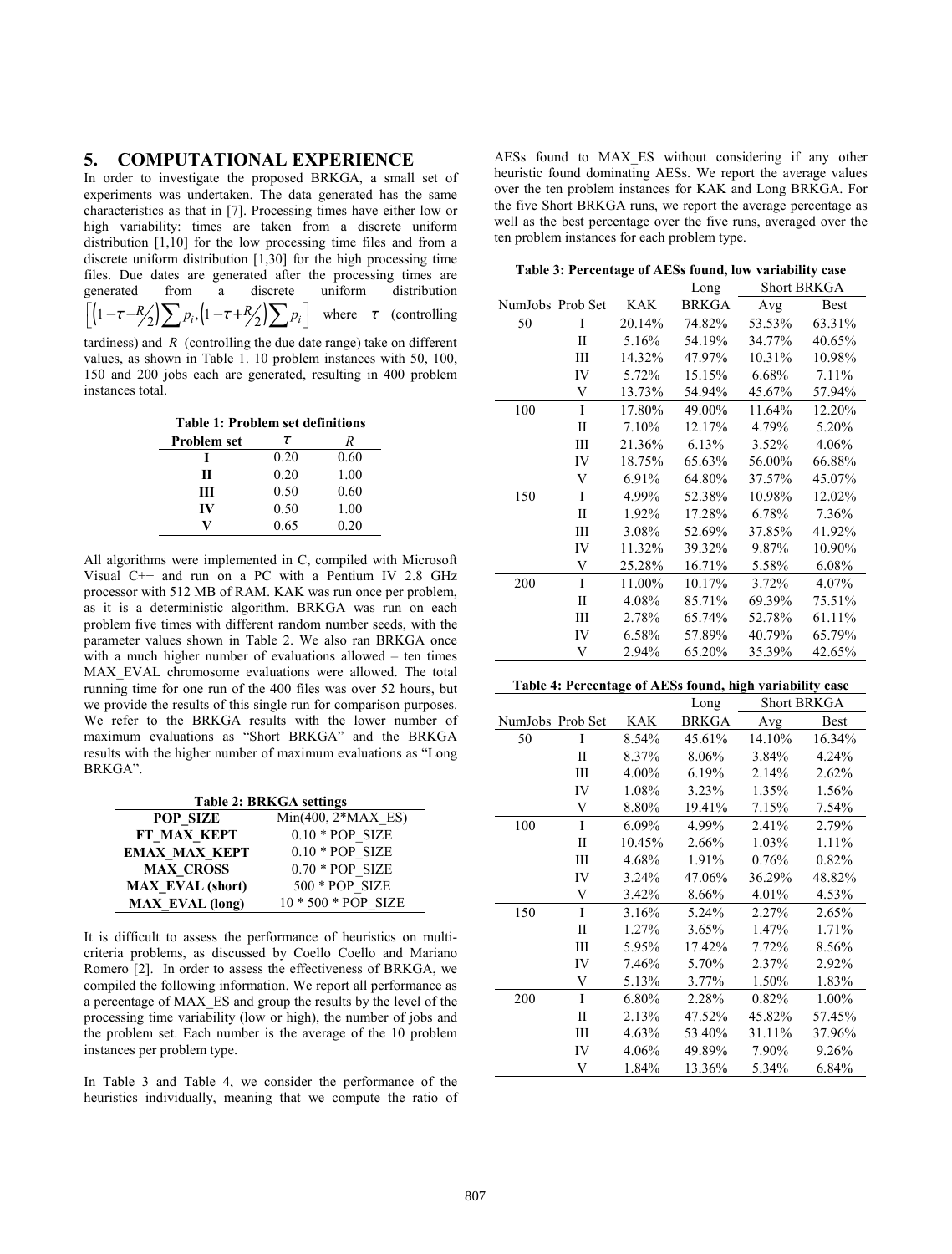KAK never found more than 40% of the MAX ES potential efficient solutions, while Long BRKGA found over 90% of the MAX ES potential efficient solutions for one particular problem. However, Long BRKGA had trouble with some problem instances, once finding only 1.49% of the MAX\_ES potential efficient solutions, while KAK found 4.44% for that particular problem. Interestingly, the Best Short BRKGA run sometimes found more AES solutions than the Long BRKGA run, despite the much larger number of chromosomes evaluated in Long BRKGA.

The different number of AESs found and reflected in Table 3 and Table 4 does not indicate the quality of these solutions, however. For this reason, we combined all seven sets of AESs found for each problem instance and determined the non-dominated solutions in the combined list. We compute various figures based on this set and report them in Table 5 and Table 6. In the third column, we show the number of AESs in the superset of all AESs found, reported as a percentage of MAX\_ES. The last three columns indicate the percentage of AESs in the superset attributable to KAK, the Long BRKGA run or any of the Short BRKGA runs; these three columns add up to 100% in each case.

**Table 5: Percentage of non-dominated AESs found, low variability case** 

|                  |              |           |          | Long         | Short        |
|------------------|--------------|-----------|----------|--------------|--------------|
| NumJobs Prob Set |              | $%$ found | KAK      | <b>BRKGA</b> | <b>BRKGA</b> |
| 50               | I            | 65.72%    | 0.36%    | 34.39%       | 65.25%       |
|                  | П            | 52.46%    | 10.25%   | 34.42%       | 55.33%       |
|                  | Ш            | 43.59%    | 11.15%   | 88.85%       | $0.00\%$     |
|                  | IV           | 19.05%    | 25.72%   | 74.28%       | $0.00\%$     |
|                  | V            | 61.90%    | 11.84%   | 27.04%       | 61.12%       |
| 100              | I            | 48.50%    | 20.61%   | 79.14%       | 0.26%        |
|                  | $\mathbf{I}$ | 20.56%    | 56.19%   | 43.81%       | $0.00\%$     |
|                  | Ш            | 17.52%    | 68.24%   | 31.76%       | $0.00\%$     |
|                  | IV           | 65.69%    | 1.19%    | 25.97%       | 72.84%       |
|                  | V            | 50.83%    | 5.19%    | 29.41%       | 65.39%       |
| 150              | I            | 51.98%    | 10.94%   | 89.06%       | $0.00\%$     |
|                  | $\mathbf{I}$ | 20.33%    | 30.13%   | 69.87%       | $0.00\%$     |
|                  | Ш            | 55.01%    | 7.82%    | 21.43%       | 70.75%       |
|                  | IV           | 45.20%    | 16.56%   | 83.44%       | $0.00\%$     |
|                  | V            | 22.40%    | 43.97%   | 56.03%       | $0.00\%$     |
| 200              | I            | 17.67%    | 67.49%   | 32.51%       | $0.00\%$     |
|                  | $\mathbf{I}$ | 80.99%    | $0.00\%$ | 86.26%       | 13.74%       |
|                  | Ш            | 60.21%    | $0.00\%$ | 43.21%       | 56.79%       |
|                  | IV           | 50.25%    | $0.00\%$ | 40.14%       | 59.86%       |
|                  | V            | 48.96%    | 2.73%    | 51.26%       | 46.01%       |

In Table 5 and Table 6, we often see that the Short BRKGA runs often find no solutions that ended up in the set of non-dominated AESs, despite having five runs in which those solutions could have been found. For the number "0" to appear in Table 5 and Table 6, an algorithm must have not found even one AES in the superset in any of the 10 files whose performance is summarized in one cell; KAK and Short BRKGA obviously fall into this category, while Long BRKGA sometimes found no AESs in the superset in some individual problem instances. In individual problem instances, KAK sometimes found up to 95% of the AESs in the superset while Long BRKGA and Short BRKGA sometimes found 100% of the AESs in the super set.

**Table 6: Percentage of non-dominated AESs found, high variability case** 

|                  |              |           |          | Long         | Short        |
|------------------|--------------|-----------|----------|--------------|--------------|
| NumJobs Prob Set |              | $%$ found | KAK      | <b>BRKGA</b> | <b>BRKGA</b> |
| 50               | I            | 39.41%    | 0.32%    | 68.50%       | 31.18%       |
|                  | П            | 11.81%    | 28.88%   | 71.12%       | $0.00\%$     |
|                  | Ш            | 7.30%     | 56.96%   | 43.04%       | $0.00\%$     |
|                  | IV           | 7.28%     | 67.09%   | 32.91%       | $0.00\%$     |
|                  | V            | 23.91%    | 8.34%    | 91.15%       | 0.52%        |
| 100              | I            | 10.35%    | 70.45%   | 29.55%       | $0.00\%$     |
|                  | П            | 7.16%     | 72.55%   | 27.45%       | $0.00\%$     |
|                  | Ш            | 7.42%     | 85.96%   | 14.04%       | $0.00\%$     |
|                  | IV           | 39.83%    | 0.12%    | 87.40%       | 12.47%       |
|                  | V            | 9.69%     | 22.58%   | 77.42%       | $0.00\%$     |
| 150              | I            | 7.41%     | 55.04%   | 44.96%       | $0.00\%$     |
|                  | $\mathbf{I}$ | 4.78%     | 66.99%   | 33.01%       | $0.00\%$     |
|                  | Ш            | 22.40%    | 4.29%    | 95.71%       | $0.00\%$     |
|                  | IV           | 8.47%     | 59.13%   | 40.87%       | $0.00\%$     |
|                  | V            | 8.50%     | 74.62%   | 25.38%       | $0.00\%$     |
| 200              | I            | 6.85%     | 84.23%   | 15.77%       | $0.00\%$     |
|                  | П            | 47.99%    | $0.00\%$ | 24.21%       | 75.79%       |
|                  | Ш            | 35.69%    | $0.00\%$ | 30.09%       | 69.91%       |
|                  | IV           | 34.68%    | $0.00\%$ | 100.00%      | $0.00\%$     |
|                  | V            | 19.31%    | 0.60%    | 99.40%       | $0.00\%$     |

The running time of KAK was never more than 0.16 seconds. The running times of the Short BRKGA runs were very consistent in the same problem instance, as the stopping criteria was based primarily on the number of chromosomes evaluated; no problem resulted in MAX\_ES AESs being found. The running time of Long BRKGA is significantly longer than the Short BRKGA runs, reflecting the stopping criteria being ten times more chromosome evaluations. When the processing times have low variability, the running times tend to be lower than when the processing times have high variability. However, this may be due to the fact that the mean processing time is also higher in the case of high variability in processing times.